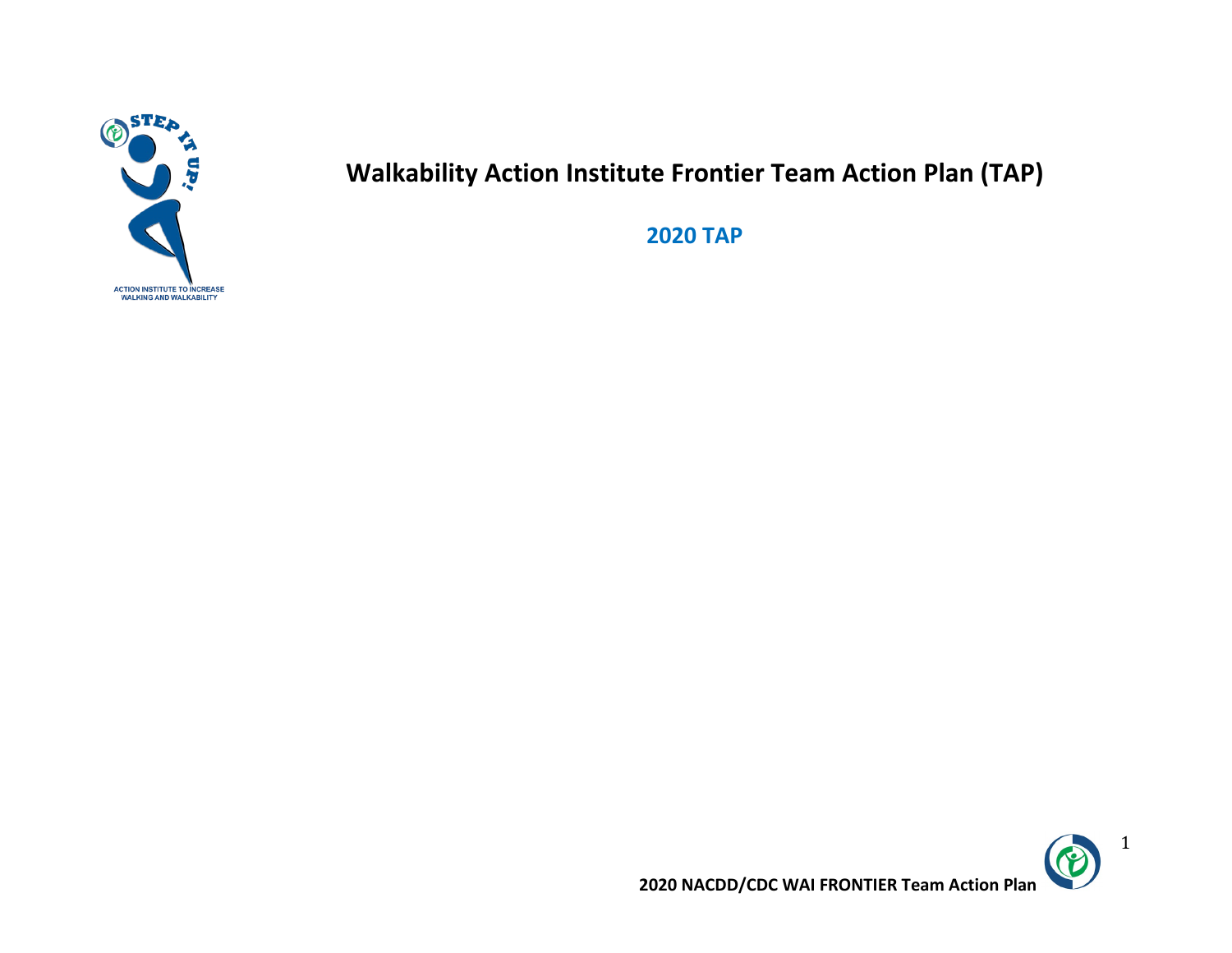## **2020 TAP: PSE Goal Implementation**

### **Name of Participant Team**: **Frontier MPO/Western Arkansas**

**Goal #1**: **By 2023, the WAI Team will build Equitable Access & Create Two Additional Mobility Options to Community Facilities**

**Estimated reach**: Estimated reach of 30,000 individuals with the goal of targeting diverse, under-represented populations, and persons of disabilities.

| <b>Action Steps (to include timeline):</b>                                                                                                                                                                                                                                                                                                                                                 | <b>Responsible Party:</b>                                                                                                                           | <b>Additional Comments:</b>                                                                                                                                                                                                                                                      |
|--------------------------------------------------------------------------------------------------------------------------------------------------------------------------------------------------------------------------------------------------------------------------------------------------------------------------------------------------------------------------------------------|-----------------------------------------------------------------------------------------------------------------------------------------------------|----------------------------------------------------------------------------------------------------------------------------------------------------------------------------------------------------------------------------------------------------------------------------------|
| <b>Action Step 1.1: Identify Gaps</b><br>By October 2021, identify regional sidewalk and bicycle<br>infrastructure deficiencies near historically marginalized<br>neighborhoods, Senior Centers, Libraries, Manufacturing<br>Sites, Transit, Food Banks, Social Service Agencies, Medical<br>Facilities, & Grocery Stores.                                                                 | <b>Frontier MPO</b><br><b>Walkability Action Team</b><br>City of Fort Smith<br>City of Van Buren<br>Crawford County                                 | Data & local information from the<br>regional jurisdictions, Arkansas<br>DOT will assist in identifying these<br>deficiencies.                                                                                                                                                   |
| <b>Action Step 1.2: Survey All Users &amp; Target Diverse</b><br><b>Populations</b><br>By August 2021, survey residents, employers, & employees,<br>seniors, persons of disability on their mobility needs and<br>access challenges. Target historically marginalized<br>neighborhoods. Include additional survey questions regarding<br>race/ethnicity to gain further clarity and input. | <b>Frontier MPO</b><br><b>Regional Employers</b><br><b>Faith Based Organizations</b><br>Regional & Local Employers                                  | Work with local employers to<br>provide survey. Frontier MPO will<br>use the Public Input platform to<br>share and translate survey, create<br>QR code, and make posters to<br>disseminate survey to all, the<br>media, the Walkability Team, and<br>key stakeholders.           |
| <b>Action Step 1.3: Promote Complete Streets Policies</b><br><b>Adoption &amp; Use through Education &amp; Implementation</b><br>By Summer 2021, conduct educational seminars on<br>Complete Streets for key stakeholders and seek<br>adoption of Complete Streets Policies by regional and<br>local jurisdictions, institutions, and agencies. Track                                      | <b>ACHE</b><br><b>Frontier MPO</b><br>64.6 Downtown<br>Crawford County<br>City of Van Buren<br>City of Fort Smith<br><b>Walkability Action Team</b> | Frontier MPO will conduct educational<br>seminars and provide draft Complete<br>Streets Policies to jurisdictions,<br>institutions, and agencies along with<br>encouraging adoption. Encourage the<br>use of visual descriptions for the<br>visually impaired and provide color- |



2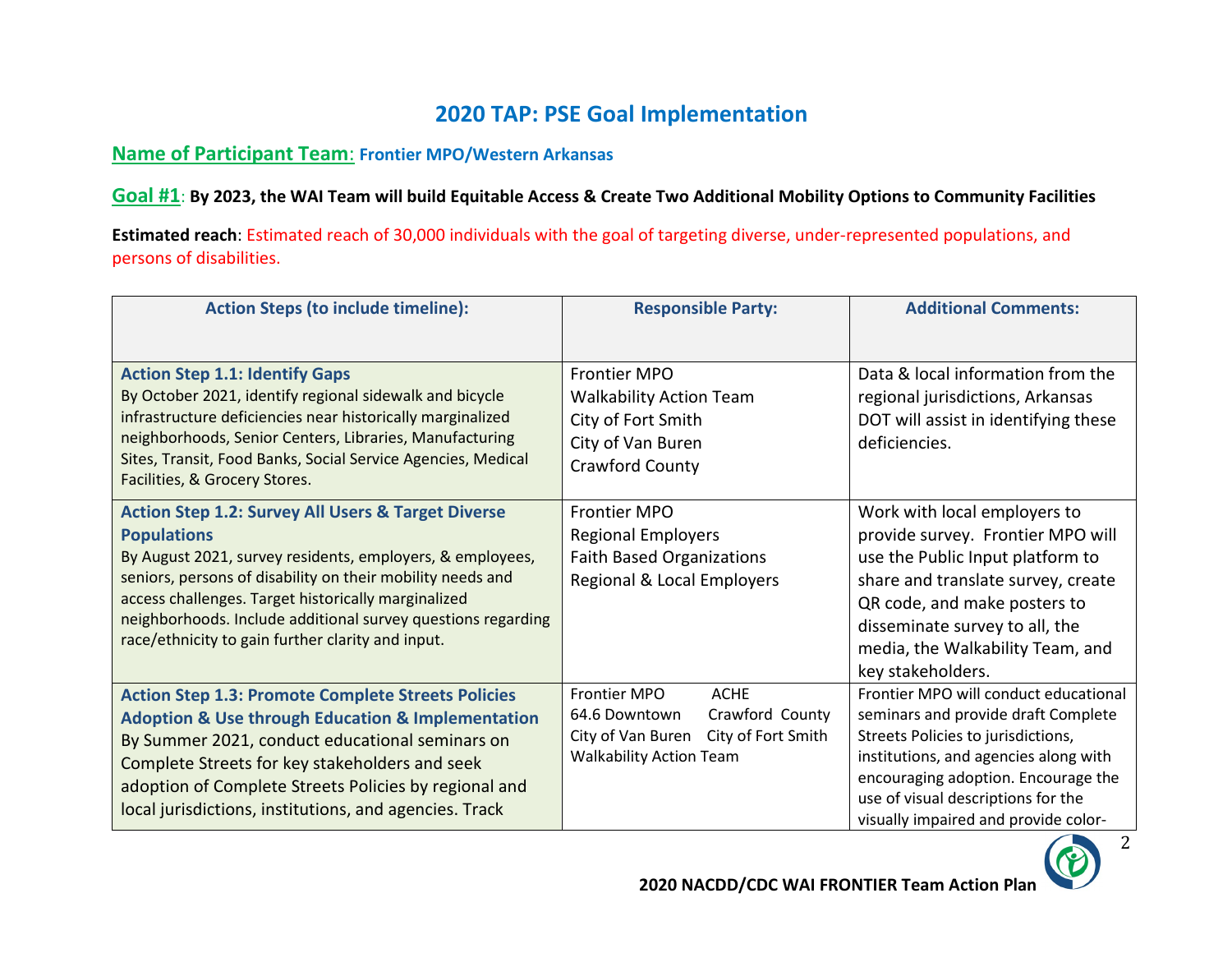| <b>Action Steps (to include timeline):</b>                                 | <b>Responsible Party:</b>         | <b>Additional Comments:</b>                      |
|----------------------------------------------------------------------------|-----------------------------------|--------------------------------------------------|
|                                                                            |                                   |                                                  |
| adoption of Complete Streets Policies by regional, local                   |                                   | blind infrastructure design elements             |
| jurisdictions, institutions, and agencies.                                 |                                   | to assist both drivers and moveability<br>users. |
|                                                                            |                                   |                                                  |
| <b>Action Step 1.4: Select Regional Priorities &amp; Projects</b>          | <b>Frontier MPO</b>               | Frontier MPO will prepare a map of               |
| By September 2021, prepare regional sidewalk & bicycle                     | <b>ACHE</b>                       | regional moveability, sidewalk, and              |
| priorities. Identify select regional projects using virtual                | 64.6                              | bicycle priorities. The Walkability              |
| walk/moveability audits and Complete Streets criteria.                     | First Presbyterian Church of Fort | Action Team along with the public                |
|                                                                            | Smith                             | will identify select regional projects           |
|                                                                            | <b>Crawford County</b>            | using complete streets.                          |
|                                                                            | City of Van Buren                 |                                                  |
|                                                                            | City of Fort Smith                |                                                  |
| <b>Action Step 1.5: Moveability Pilot Project</b>                          | <b>Frontier MPO</b>               | Using the data and input gathered                |
| By November 2021, develop pilot project based on results of                | 64.6                              | from the public survey and regional              |
| virtual walk/moveability audits (Our Voice Approach),                      | ArDOT                             | priorities, determine and select pilot           |
| fatalities, crash data, and baseline criteria such as health               | <b>UAMS SPAN Program</b>          | project that is easily replicable and            |
| outcomes to address community access. Two concurrent                       | City of Fort Smith                | serves residents and visitors,                   |
| safety improvement projects will occur (one in Fort Smith and              | City of Van Buren                 | especially those historically                    |
| one in Van Buren) along with a community built project at                  | Crawford County                   | marginalized.                                    |
| Tilles Park. The Fort Smith projects are as follows: Crosswalk             | <b>Faith Based Organizations</b>  |                                                  |
| at Grand Avenue & Dollar General; crosswalk murals at the                  | <b>ACHE</b>                       |                                                  |
| Tilles Park entrances. The Van Buren project address                       | <b>Medical Providers</b>          |                                                  |
| pedestrian and bicyclist safety at the intersection of 7 <sup>th</sup> and |                                   |                                                  |
| Broadway (State Hwy. 64)                                                   |                                   |                                                  |
| <b>Action Step 1.6: Fund Moveabiility Pilot Project</b>                    | <b>Frontier MPO</b>               | Frontier MPO will seek funding                   |
| By March 2022, secure funding and install pilot project(s).                | <b>Walkability Action Team</b>    | opportunities and apply for grants.              |
|                                                                            | ArDOT-TAP Funding Opportunities   | The Walkability Action Team will serve           |
|                                                                            | <b>Private Donors</b>             | to support these efforts.                        |

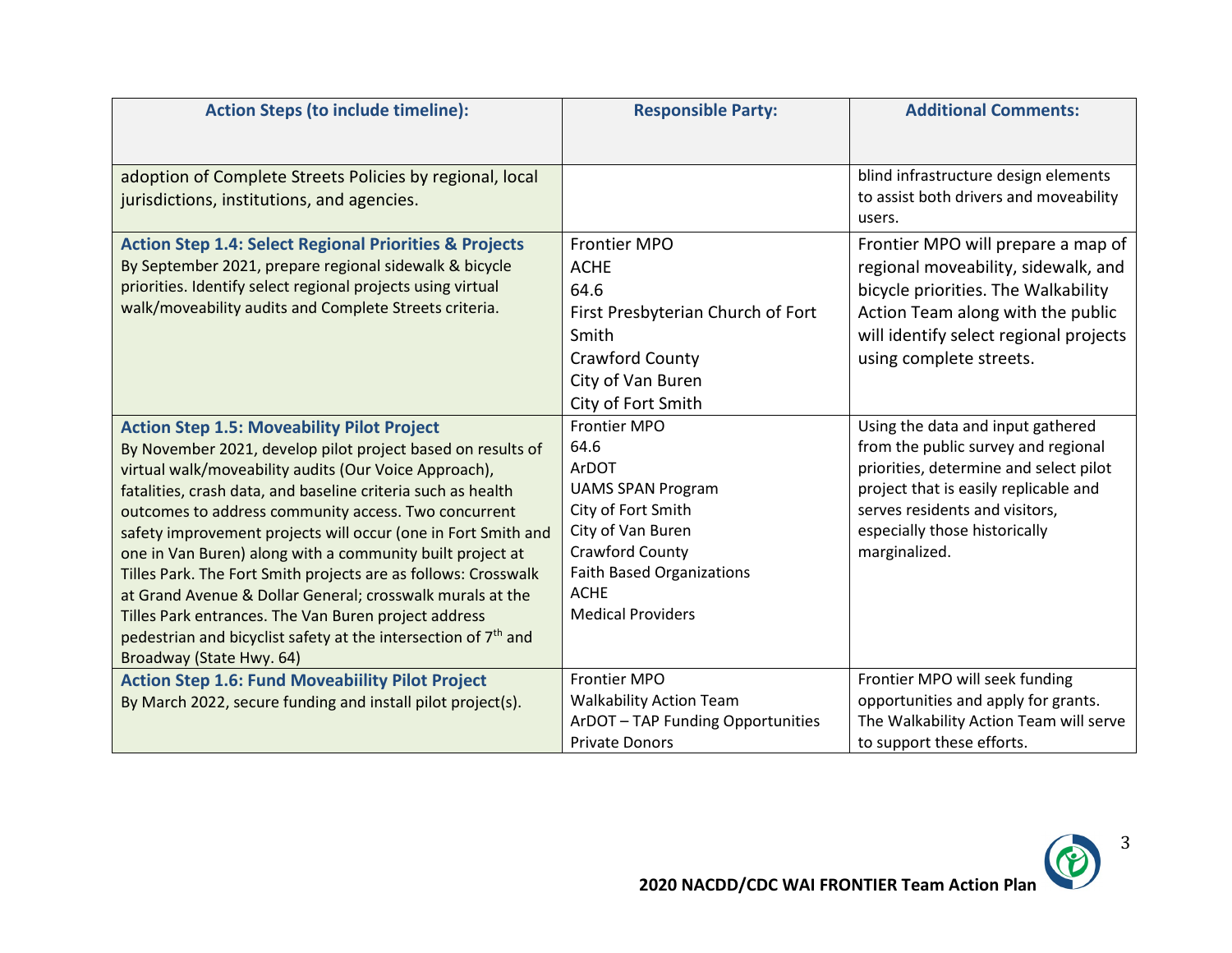**Goal #2**: **By 2022, establish the Inclusive Western Arkansas leadership group and be intentional about prioritizing at least five of leadership seats on applicable regional committees for historically marginalized and diverse community leaders to assist as decision-makers and leaders for future transportation infrastructure investments.**

**Estimated reach**: Reach an estimated 20,000 individuals and specifically target persons of diversity, color, and persons of disabilities.

| <b>Action Steps (to include timeline):</b>                                                                                                                                                                                                                                                                                                                                                                                                                                                                       | <b>Responsible Party:</b>                                                                                                                                                                                       | <b>Additional Comments:</b>                                                                                                                                                                                                                                                                                                                                                             |
|------------------------------------------------------------------------------------------------------------------------------------------------------------------------------------------------------------------------------------------------------------------------------------------------------------------------------------------------------------------------------------------------------------------------------------------------------------------------------------------------------------------|-----------------------------------------------------------------------------------------------------------------------------------------------------------------------------------------------------------------|-----------------------------------------------------------------------------------------------------------------------------------------------------------------------------------------------------------------------------------------------------------------------------------------------------------------------------------------------------------------------------------------|
| <b>Action Step 2.1: Assess Policies, Documents, &amp; Projects</b><br>By May 2021 date, assess whether existing transportation<br>planning policies, studies, practices & projects are inclusive<br>and sensitive to various cultures and groups.                                                                                                                                                                                                                                                                | <b>Frontier MPO</b><br>City of Fort Smith<br>City of Van Buren<br><b>Crawford County</b>                                                                                                                        | Determine how existing policies,<br>documents, and projects are excluding<br>various cultures and groups.                                                                                                                                                                                                                                                                               |
| <b>Action Step 2.2: Meaningful Engagement with Communities</b><br>of Color and Diversity<br>By May 2021, work with communities of color and diversity to<br>co-create community-specific public engagement strategies<br>suited to their needs. "Bring the table" to the community.                                                                                                                                                                                                                              | <b>Frontier MPO</b><br>64.6 Downtown<br><b>Faith-Based Organizations</b>                                                                                                                                        | Co-create engagement and<br>communication practices, policies,<br>and strategies with communities of<br>color and diversity.                                                                                                                                                                                                                                                            |
| <b>Action Step 2.3: Provide Equity &amp; Inclusion</b><br>By August 2021, provide leadership opportunities and seats at<br>Walkability/Moveability Committees for individuals of color<br>and diversity.                                                                                                                                                                                                                                                                                                         | Frontier MPO<br>Crawford County<br>ArDOT<br><b>UAMS SPAN Program</b><br>64.6<br><b>ACHE</b><br>City of Fort Smith<br>City of Van Buren                                                                          | Provide equity and inclusion on<br>walkability/moveability planning<br>committees and project<br>implementation for historically<br>marginalized populations.                                                                                                                                                                                                                           |
| Action Step 2.4: Establish "Inclusive Western Arkansas"<br>"Inclusive Western Arkansas" is a community network of<br>leaders committed to supporting an equitable and inclusive<br>culture to meet the economic and cultural needs of a diverse<br>community. The research for the Regional Equity Profile will<br>be completed in 2022 and includes quantitative population<br>level data, community surveys, community dialogue sessions<br>to share experiences, and meetings with focus area<br>specialists. | <b>Frontier MPO</b><br>64.6<br><b>ACHE</b><br>City of Fort Smith<br>City of Van Buren<br>Crawford County<br>Sebastian County<br><b>US Census Data</b><br>City Health Dashboard Data<br><b>UAMS SPAN Program</b> | Develop a pathway for "entry" into<br>transportation and mobility equity<br>work. Build organization capacity by<br>holding learning opportunities and<br>work sessions specific to marginalized<br>populations. Create a Regional Equity<br>Profile, with the goal of understanding<br>how diverse populations and<br>communities of color are affected by<br>societal systems such as |



4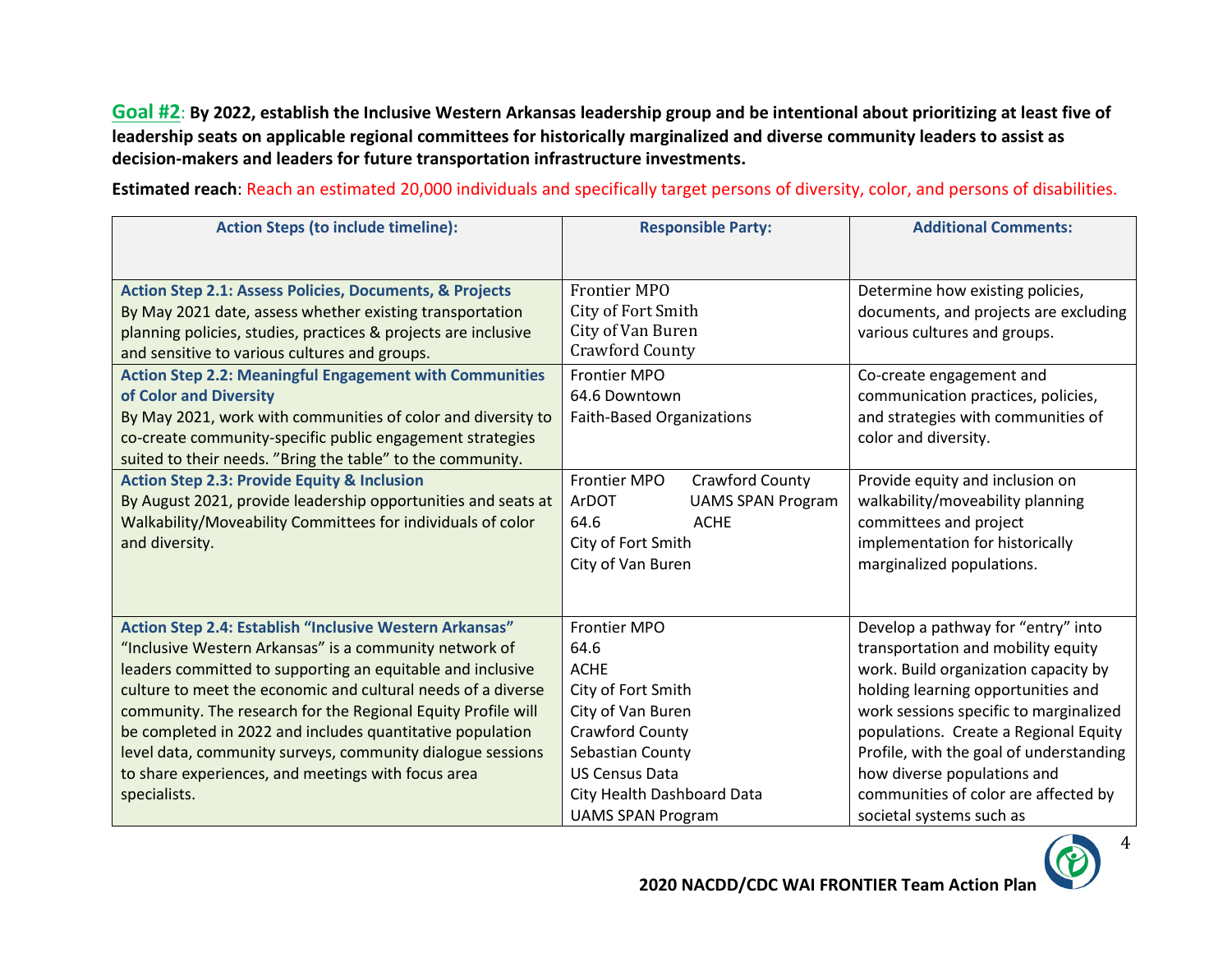|                                                        | <b>Regional Employers</b> | transportation, roads, health, safety,<br>and education. |
|--------------------------------------------------------|---------------------------|----------------------------------------------------------|
| <b>Action Step 2.5: Monitor &amp; Report</b>           | <b>Frontier MPO</b>       | Track the number of seats held by                        |
| By December 2022, begin to monitor and report on the   | City of Fort Smith        | individuals of color and diversity over                  |
| number of walkability/moveability committee seats held |                           | a period of time.                                        |
| regionally by individuals of color and diversity.      |                           |                                                          |

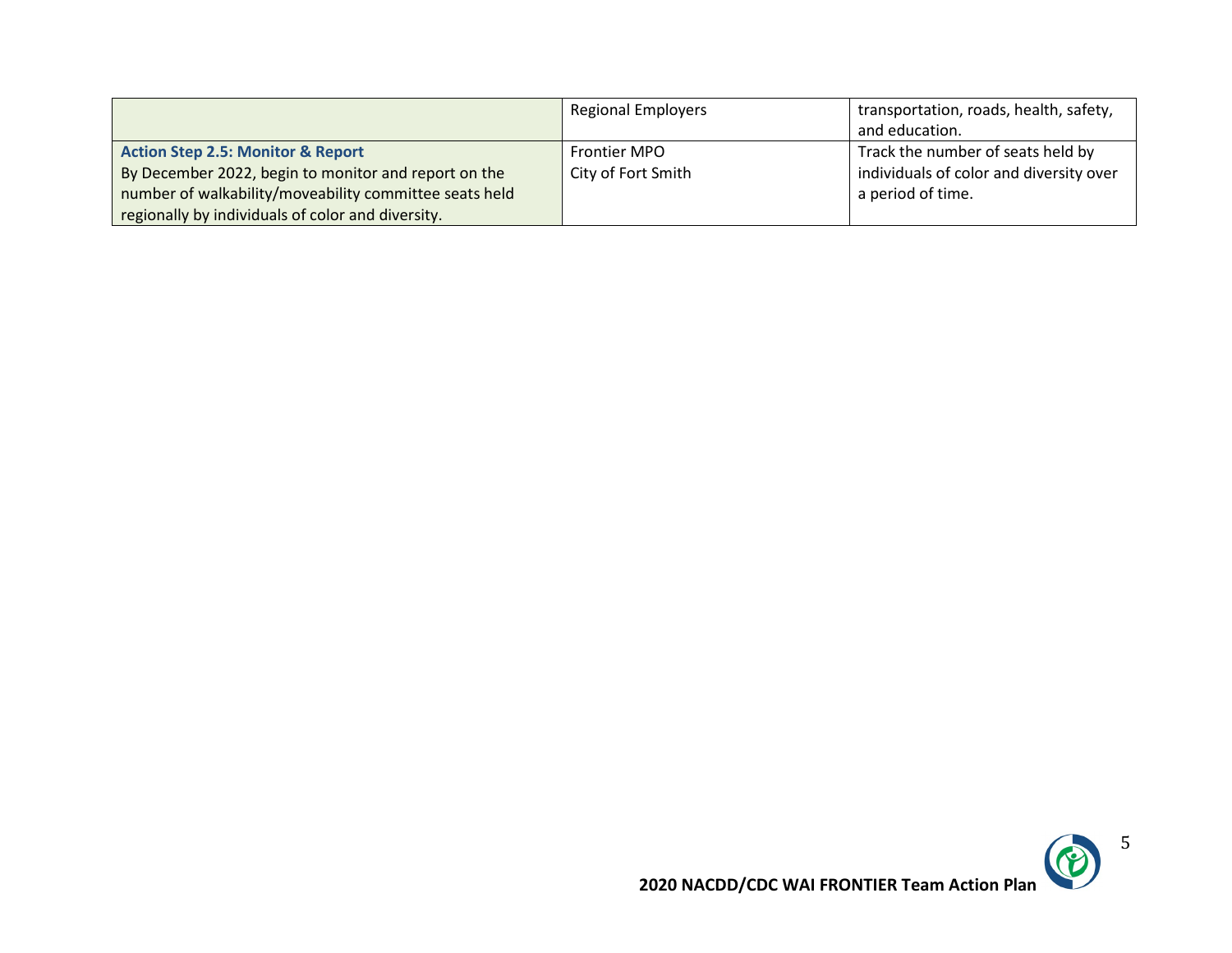#### **Goal #3**: Track Health & Wellness Outcomes from Infrastructure Improvements

**Estimated reach**: The estimated reach is 30,000 individuals and specifically target communities of color, diversity, and persons of disabilities.

| <b>Action Steps (to include timeline):</b>                                                                                                                                                                                                                                                                                                                                                    | <b>Responsible Party:</b>                                                                                                                                                                             | <b>Additional Comments:</b>                                                                                                                                                                                                                                          |
|-----------------------------------------------------------------------------------------------------------------------------------------------------------------------------------------------------------------------------------------------------------------------------------------------------------------------------------------------------------------------------------------------|-------------------------------------------------------------------------------------------------------------------------------------------------------------------------------------------------------|----------------------------------------------------------------------------------------------------------------------------------------------------------------------------------------------------------------------------------------------------------------------|
|                                                                                                                                                                                                                                                                                                                                                                                               |                                                                                                                                                                                                       |                                                                                                                                                                                                                                                                      |
| <b>Action Step 3.1: Track &amp; Monitor Pedestrian &amp; Bicyclist</b><br><b>Counts Before &amp; After Project Implementation</b><br>By January 2022 create baseline data and comparison of<br>pedestrian and bicycle counts for pilot projects before and<br>after project implementation                                                                                                    | Frontier MPO                                                                                                                                                                                          | Frontier MPO will place pedestrian<br>and bicycle counters for<br>infrastructure improvement<br>projects before and after project<br>completion. Frontier MPO will<br>collect and analyze data and<br>trends.                                                        |
| Action Step 3.2: Create an Inclusive, Safe, & Secure<br><b>Environment to Contribute to Better Health Outcomes</b><br>By January 2022, establish regional, local, and institutional<br>policies and actions that address inclusive, safe, and secure<br>environments for better health outcomes especially targeting<br>historically marginalized neighborhoods and persons of<br>disability. | <b>ACHE</b><br>64.6<br><b>UAMS SPAN Program</b><br><b>Frontier MPO</b><br><b>DHSS</b><br>First Presbyterian<br><b>Local Jurisdictions</b>                                                             | Create an inclusive, safe, and<br>secure environment for all<br>transportation users that<br>establishes equal and equitable<br>access to education, learning,<br>health, growth, enjoyment, and<br>acceptance. Partner with groups<br>such as Girl Trek Fort Smith. |
| <b>Action Step 3.3: Promote Better Health Through Moving</b><br><b>Together</b><br>By September 2021, develop a focused and inclusive campaign<br>to promote better health through moving together.                                                                                                                                                                                           | <b>ACHE</b><br><b>UAMS SPAN Program</b><br><b>Frontier MPO</b><br><b>DHSS</b><br>First Presbyterian<br><b>Faith Based Organizations</b><br><b>Medical Providers</b><br><b>Social Service Agencies</b> | Create marketing campaign and<br>event(s) to promote moving<br>together toward better health.<br>Such as "Walk River Valley."<br>Establish a social media presence to<br>further promote specific events,<br>such as a Scavenger Hunt.                               |



6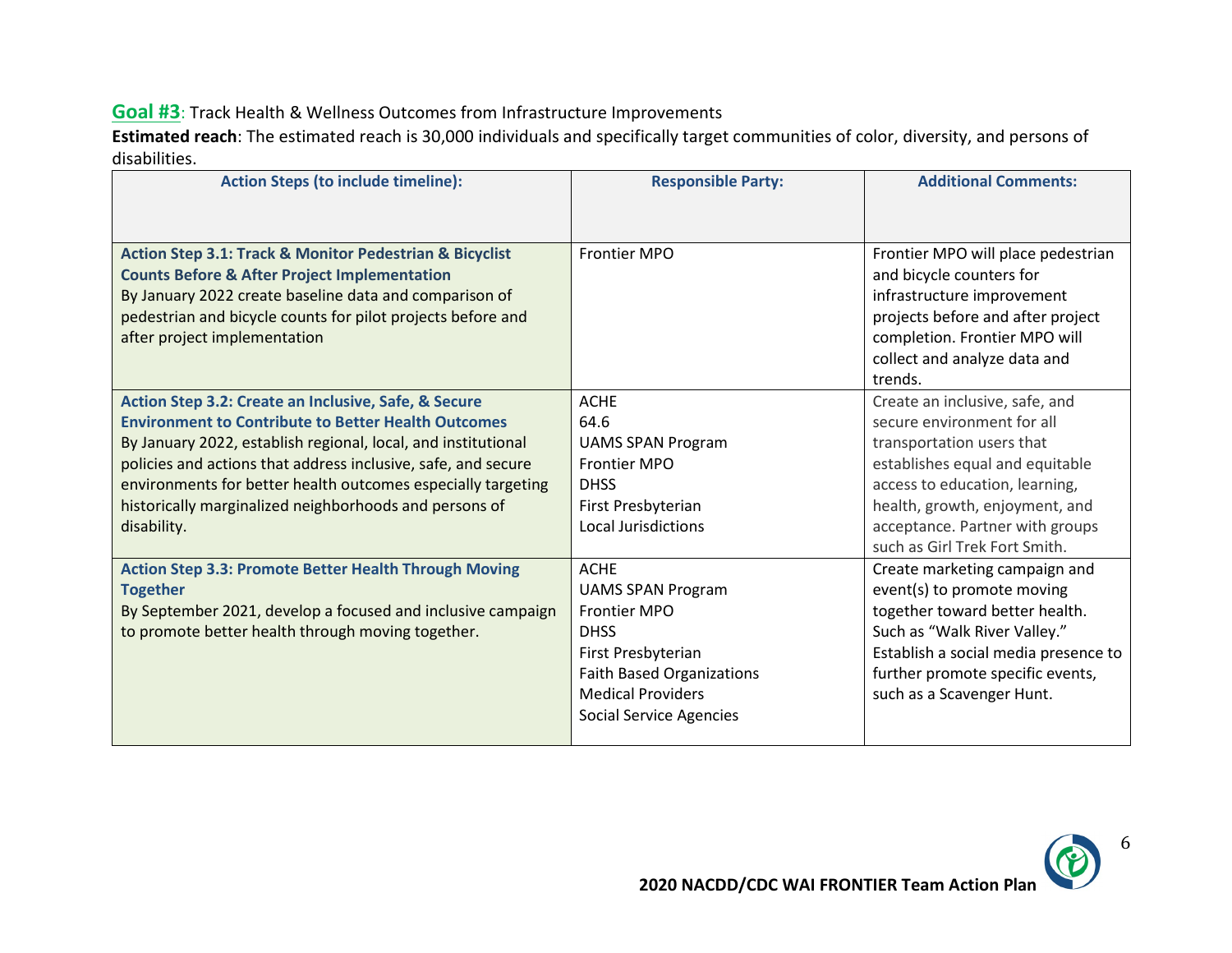| <b>Action Step 3.4: Hold Community Event(s)</b><br>By Spring 2022, create inclusive and culturally relevant event(s)<br>- reach out to the community and seek input for culturally<br>relevant gatherings and events, such as "Scavenger Hunts" that<br>document an individual or family activity through posting their<br>milestones on social media. Hold Pop-Up bicycle lane, pop-up<br>human curb, and pop-up sidewalks. Track and monitor<br>number of pop-up events and attendees. | City of Fort Smith<br>City of Van Buren<br><b>Crawford County</b><br>Sebastian County<br>Local Jurisdictions<br><b>ACHE</b><br><b>UAMS SPAN</b><br>64.6 Downtown<br><b>Frontier MPO</b> | Develop community-built events<br>that reflect cultural preferences of<br>specific targeted populations, such<br>as persons of color, persons of<br>diversity, and persons of<br>disabilities.                                                                                                                                                                                                                                                           |
|------------------------------------------------------------------------------------------------------------------------------------------------------------------------------------------------------------------------------------------------------------------------------------------------------------------------------------------------------------------------------------------------------------------------------------------------------------------------------------------|-----------------------------------------------------------------------------------------------------------------------------------------------------------------------------------------|----------------------------------------------------------------------------------------------------------------------------------------------------------------------------------------------------------------------------------------------------------------------------------------------------------------------------------------------------------------------------------------------------------------------------------------------------------|
| <b>Action Step 3.5: Ensure Safe &amp; Secure Moveability</b><br><b>Infrastructure</b><br>By December 2022, identify and map safety and security<br>deficiencies for active mobility networks near grocery stores,<br>transit stops, healthcare, educational facilities, social services,<br>and employment.                                                                                                                                                                              | <b>Frontier MPO</b><br>City of Fort Smith<br>City of Van Buren<br>Crawford County<br>Sebastian County<br>Local Jurisdictions                                                            | "Showcase" movability users and<br>their stories, especially those of<br>color, diversity, and disability.<br>Identify safety and security<br>deficiencies for active<br>transportation infrastructure and<br>those using transit, such as the lack<br>of lighting, crosswalks, ADA access,<br>visually impaired elements, etc. to<br>grocery stores, healthcare,<br>education, social services, and jobs,<br>especially in vulnerable<br>neighborhoods. |
| <b>Action Step 3.6: Monitor &amp; Track Implementation of</b><br><b>Moveability Infrastructure</b><br>By August 2022, record miles of sidewalks, trails, bicycle lanes,<br>ADA accessible facilities constructed. Also, follow and track the<br>progress of the United States Bicycle Route (USBR) coming<br>from Fayetteville to Fort Smith and other communities.                                                                                                                      | <b>Frontier MPO</b><br>City of Fort Smith<br>City of Van Buren<br>Crawford County<br>Sebastian County<br>ArDOT<br><b>UAMS SPAN</b>                                                      | "Showcase" movability users and<br>their stories, especially those of<br>color, diversity, and disability.<br>Identify safety and security<br>deficiencies for active<br>transportation infrastructure and<br>those using transit, such as the lack<br>of lighting, crosswalks, ADA access,<br>visually impaired elements, etc. to<br>grocery stores, healthcare,<br>education, social services, and jobs,                                               |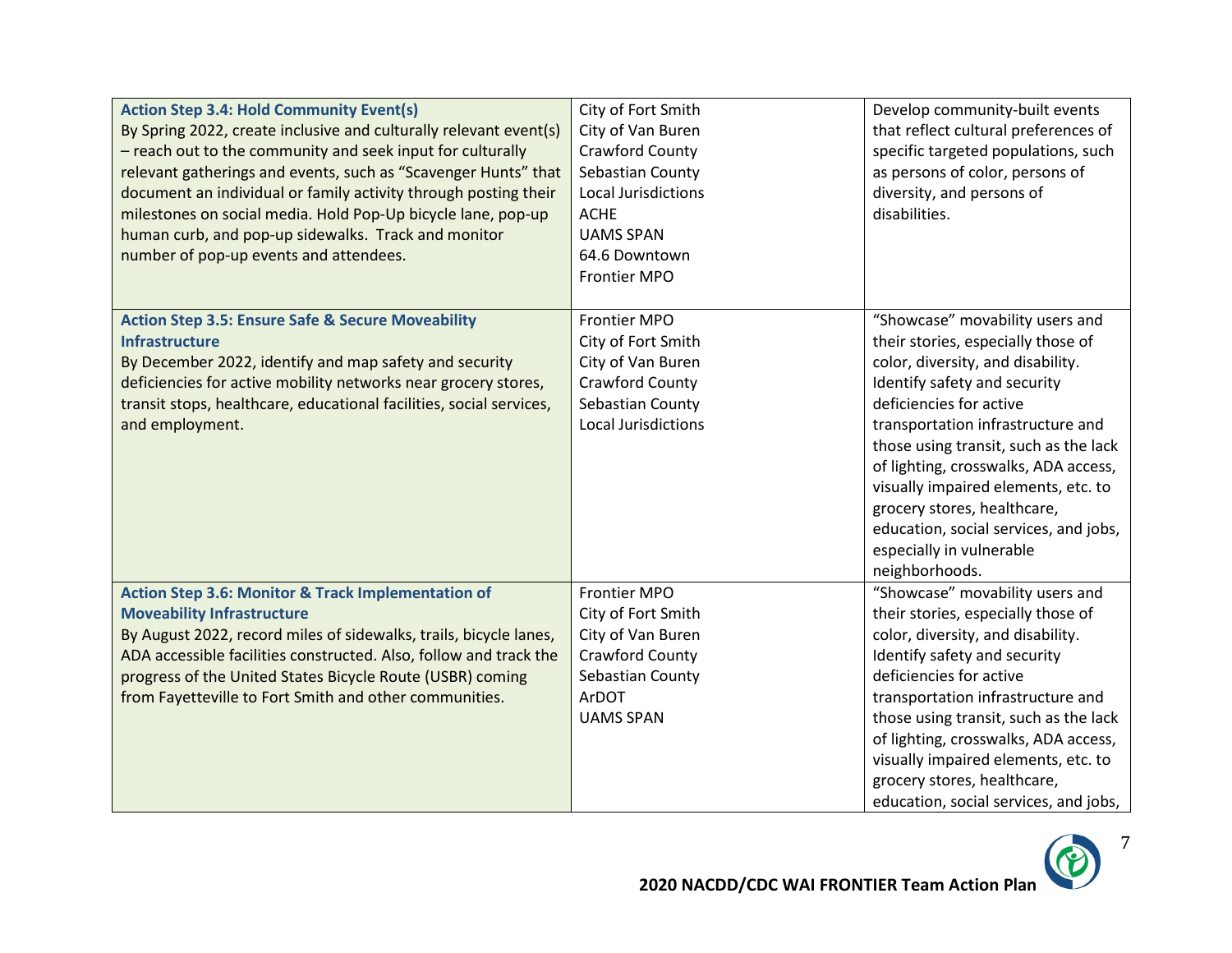|  | especially in vulnerable<br>neighborhoods. |
|--|--------------------------------------------|
|  |                                            |
|  |                                            |
|  |                                            |

### **Goal #4**: **By August 2021, Gain Citizen Engagement and Project Nominations Through the Our Voice Approach**

**Estimated reach**: Target social service agencies and 200 individuals of all abilities.

| <b>Action Steps (to include timeline):</b>                                                                                                                                                                                                                  | <b>Responsible Party:</b>                                         | <b>Additional Comments:</b>                                                                                                                                                                                                             |
|-------------------------------------------------------------------------------------------------------------------------------------------------------------------------------------------------------------------------------------------------------------|-------------------------------------------------------------------|-----------------------------------------------------------------------------------------------------------------------------------------------------------------------------------------------------------------------------------------|
| Action Steps are specific activities, benchmarks, or achievements<br>that assist in accomplishing the goal; the timeline is an estimated<br>completion date for that stated action step                                                                     | Agency or individual responsible for<br>achieving the action step | Added comments or resources useful for<br>achieving the action step                                                                                                                                                                     |
| <b>Action Step 4.1: Social Media Outreach</b><br>By August 2021, create Frontier Walkability Public Input<br>webpage and social media presence representing cultural<br>relevancy and equity.                                                               | <b>Frontier MPO</b>                                               | Create Walkability webpage using<br>branding and marketing goals<br>focused on diverse and<br>marginalized communities. The<br>Public Input platform offers the<br>ability to gain input via QR codes,<br>voicemail, text, e-mail, etc. |
| <b>Action Step 4.2: Our Voice Approach Education</b><br>By December 2021, offer opportunities for diverse<br>communities and persons of disability to learn and to become<br>Citizen Scientists through the use of the Our Voice Initiative<br>Application. | <b>ACHE</b><br><b>Frontier MPO</b>                                | Hold sessions and seminars on Our<br>Voice Approach; disseminate<br>information via flyers, QR codes at<br>food banks, churches, and<br>community facilities.                                                                           |